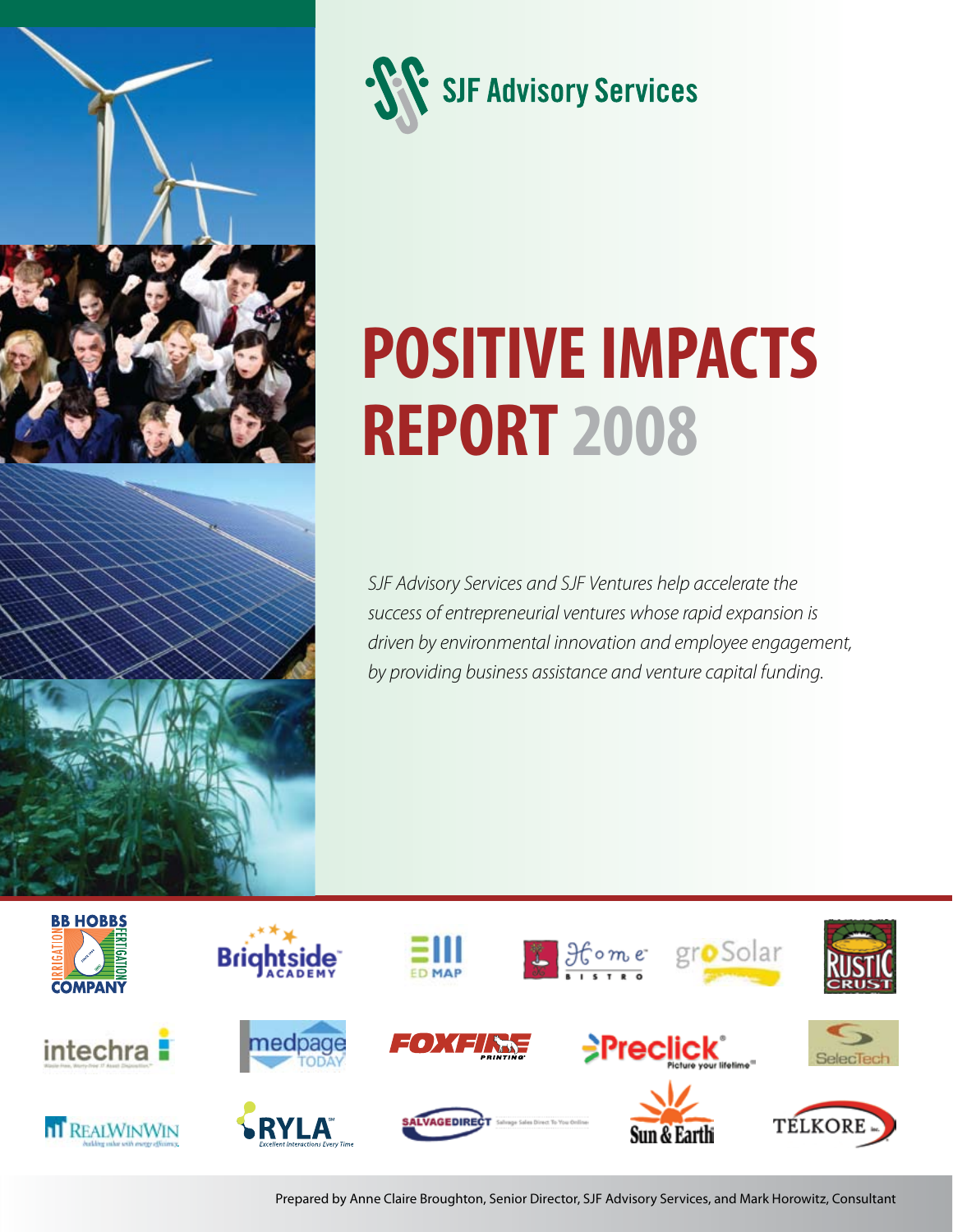## **SJF Overview**

**We are pleased to present the 2008 SJF Positive Impacts Report**. It has been an exciting year for SJF, with strong Board and staff additions, successful events and webinars, many companies assisted, strong investment activity at SJF Ventures, and positive environmental and social impacts at SJF Ventures portfolio companies. SJF's original and ongoing mission to make the connections between high growth enterprises driven by environmental or "Cleantech" innovation and the venture capital and community development industries is gaining broad general acceptance, as seen via the strong interest in the Cleantech sector by the investment world (investment in North America in cleantech has grown from \$1B to \$4B in the last four years), coupled with a growing interest in the creation of green collar jobs as a way to stimulate economic growth while creating good opportunities for underserved populations.

SJF continues to play a key role in catalyzing the development of the cleantech venture capital field, through its Cleantech CEO Panels (2005-2008 and ongoing), its assistance to hundreds of cleantech entrepreneurs each year, and its investment in leading cleantech companies such as groSolar, Intechra, Salvage Direct, and B.B. Hobbs. SJF has made good progress in the past year and we are well positioned for additional significant gains in the coming year. We welcome your feedback!

## **Positive ImpactS Report Highlights**



#### **Entrepreneurial Assistance**

• In 2007, SJF identified 1,554 companies seeking equity financing. Of those, SJF provided entrepreneurial assistance to 221 companies.

#### **Employment**

- SJF Ventures' 18 current portfolio companies employ almost 3,000 people, with 1,230 new jobs created after SJF investment.
- Approximately 86 percent of these new jobs created employment for low- to moderate-income individuals.

#### **Employee Engagement**

SJF believes that companies that fully engage the ingenuity of employees at all levels frequently have superior financial performance. We support companies with great employee engagement strategies in SJF Ventures' portfolio and assist additional companies both one-on-one and via events and workshops.

• In collaboration with Chicago-based Winning Workplaces, SJF held an event on April 25, 2007 titled Winning Workforces: A CEO Panel on Engaging all Employees to Achieve Success, at which we highlighted six companies that tie their success to practices such as open book management, broad-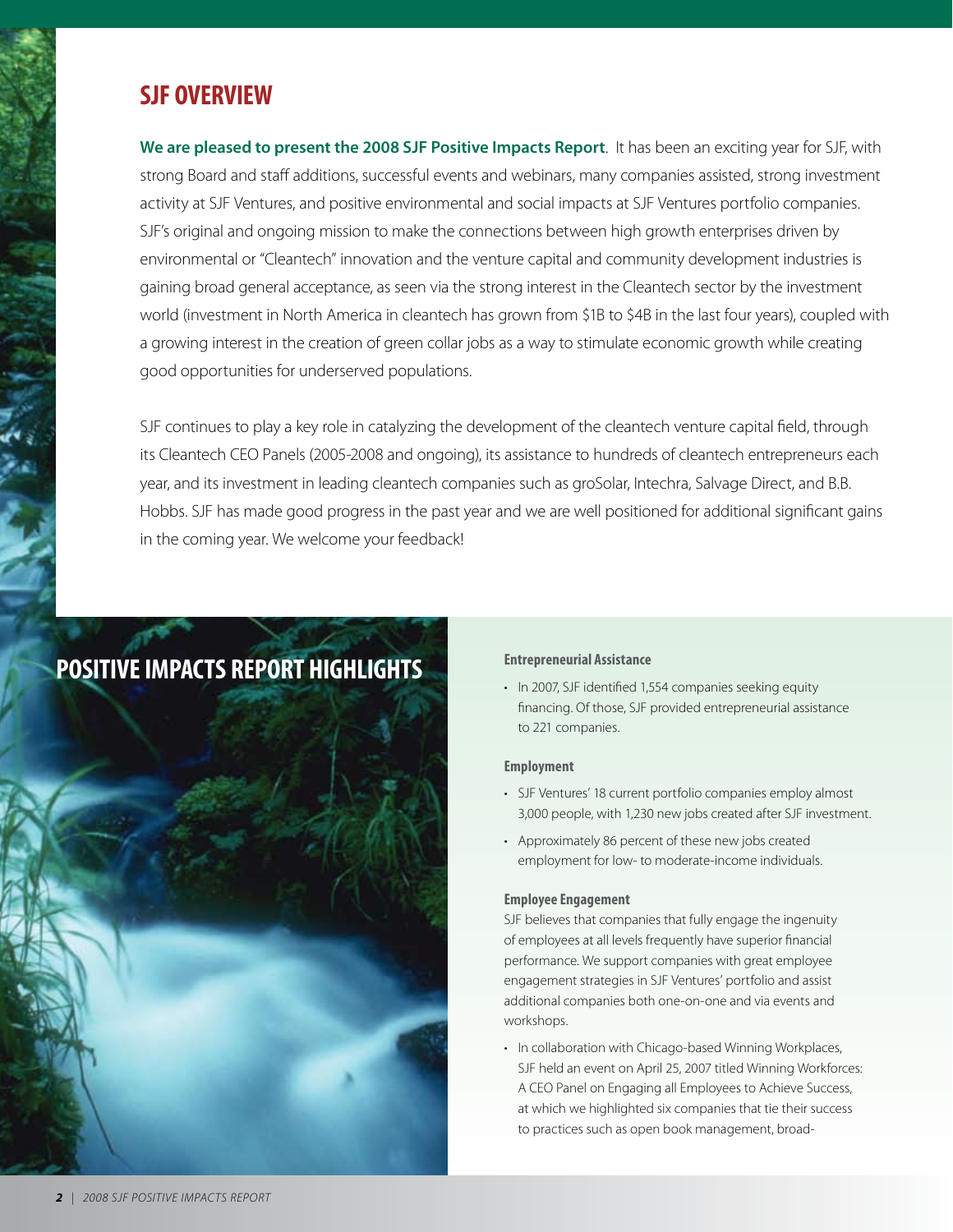## **Methodology**

To measure the workforce, community, and environmental impacts of portfolio companies and to strengthen our ability to assist them, SJF conducted its seventh annual mission impacts survey in February 2008 with the 16 most active companies in SJF's portfolio at that time. The survey asked for 2007 data. The set of portfolio companies had changed from the previous year, with the addition of three new portfolio companies, MedPage, Rustic Crust, and Telkore.

## **Entrepreneurial Assistance**

In 2007, SJF identified 1,554 companies seeking equity financing. Of these, SJF assisted 221 companies with business assistance such as financing and partner referrals, business plan feedback, and workforce development assistance such as help with benefits, location, recruitment, and tax credits. The breakdown in the level of assistance provided for 2007 is as follows:



- Level I Providing several hours of assistance via business plan review and referrals: 136
- Level II Providing more in-depth assistance over several weeks: 28
- Level III Providing several months of in-depth assistance, site visits, and sometimes coaching for participation in SJF events: 57

based employee ownership, and employee involvement and advancement mechanisms.

- • SJF held a Getting Ready for Equity™ workshop in advance of Bank of America's and the Initiative for a Competitive Inner City's Inner City Capital Connections event in Chicago in November 2007 to help inner city entrepreneurs better understand and prepare for equity investment.
- Ryla Teleservices SJF Advisory Services helped to put in place a broad-based stock option plan at Ryla in 2004. SJF Ventures' partial exit from Ryla in June 2007 via investment by a larger private equity firm resulted in a gain in option value and also gave six employees the chance to cash out some options, receiving between \$700 and \$5,500, in some cases enough to potentially put a down payment on a home. SJF is also working to link the company with a local nonprofit providing individual development accounts (IDAs).
- • B.B. Hobbs SJF Advisory Services has been working with SJF Ventures' portfolio company B.B. Hobbs in Darlington, SC on developing a broad-based profit sharing plan.
- Counter to the current national trend of decreasing employerpaid health insurance coverage, two of the 15 current SJF portfolio companies surveyed offer 100 percent employer-paid health care, five offer 90 percent employer-paid, and four others

pay the majority of the cost of health care coverage.

• Currently, 14 of the current portfolio companies surveyed have dental insurance, 10 have vision insurance, seven offer broadbased stock options, and 11 offer 401(k) plans.

#### **Cleantech Innovation**

SJF is committed to financing, assisting, and showcasing innovative clean technology and environmental companies that are changing the way business is done in their sectors.

- SJF showcased nine innovative clean technology companies in our sold-out June 2007 third annual Cleantech CEO Panel in New York.
- In 2007, SJF portfolio companies recycled more than 12,675 tons of materials, led by Intechra's electronics recycling. In addition, Salvage Direct recovered 37,644 vehicles, and RealWinWin provided energy efficient consulting for more than 20 million square feet of commercial real estate. groSolar distributed and installed 5.4 megawatts of solar electric and solar thermal systems in 2007, and Ryla launched a set of company-wide environmental initiatives.
- Seven out of 13 of SJF's portfolio companies surveyed have company-wide energy savings efforts and recycling programs and the same number purchase recycled or refurbished products.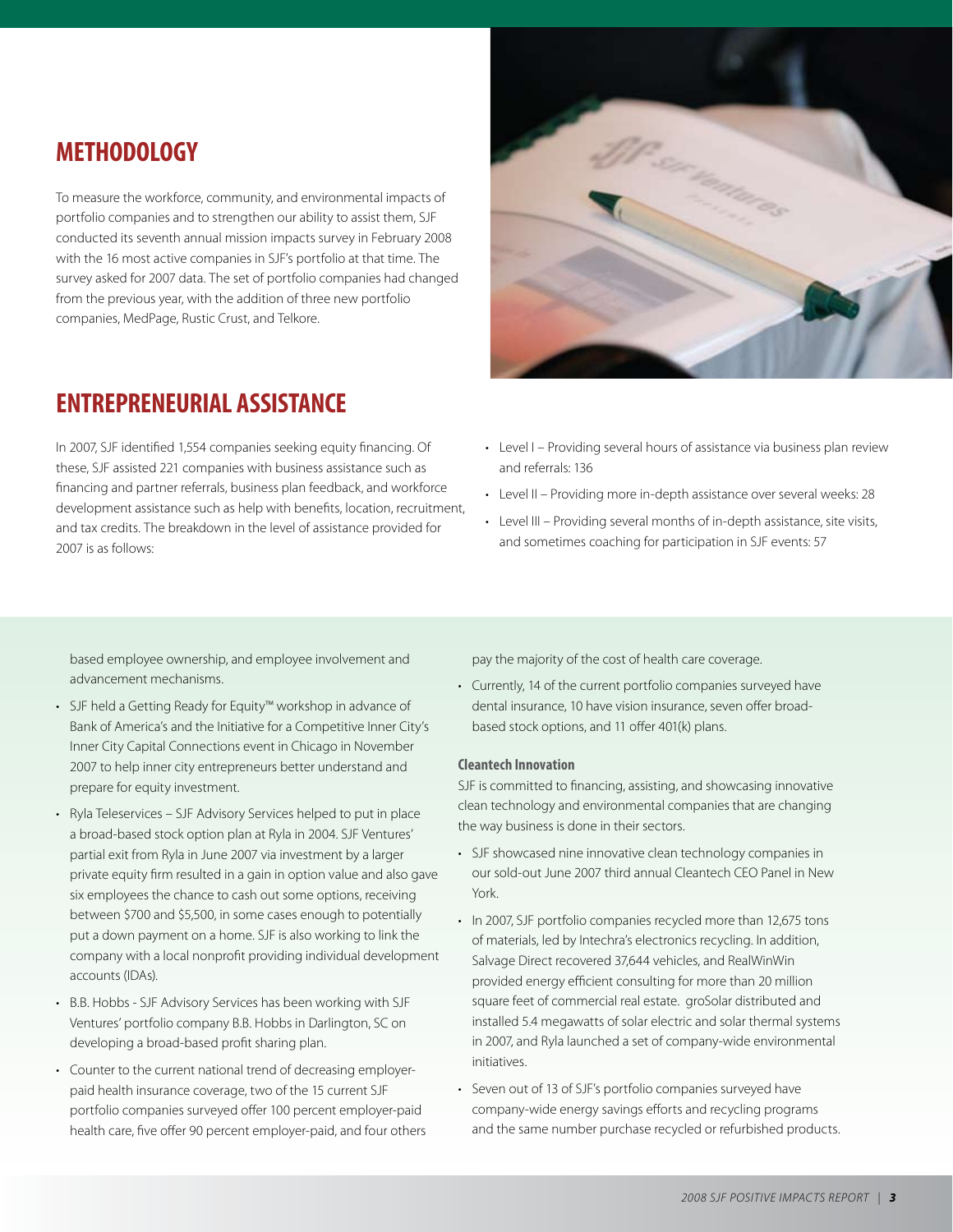## **Company Level Results**

SJF Advisory Services is able to engage more deeply with SJF Ventures portfolio companies than with other companies we assist. Here are results of the 2008 survey of portfolio companies.

#### **Employment**

SJF portfolio companies employ almost 3,000 people with 1,230 new jobs created after SJF investment. In 2007<sup>1</sup>, 61 percent were from minority groups and 58 percent were women, compared to 64 percent minorities and 73 percent women in 2006.



The number of jobs retained went up slightly from 1060 in 2006 to 1230 in 2007 with several new SJF investments. There was a significant increase in new jobs, with 552 jobs created in 2007. This was partly driven by significant job creation by Brightside Academy, Intechra, and Ryla.

Overall, the SJF investment dollars per new job created is \$5,088 (including only SJF dollars invested, not all equity dollars). This is more than seven times the number of jobs/dollar as SBICs, which average \$35,000 per new job created<sup>2</sup>. .

SJF has achieved substantial results in 2007 in reaching its target population of entry-level employees, defined by the community development venture capital industry<sup>3</sup> as those earning at or below 80 percent of the area median income. Of the thirteen companies reporting both 2006 and 2007 data, 80 percent of their employees were entry-level in 2006. In 2007, that number increased to 86 percent.

SJF's portfolio companies are not only committed to employing entry-level workers but also helping hard-working employees create wealth and raise their standard of living. During 2007, six of 154 portfolio companies increased their average wage as compared to 2006; the rest stayed constant.

#### **Benefits**

In 2007 SJF portfolio companies maintained or increased benefits offered. Of the 15 portfolio companies responding, 100 percent provided some health care coverage, including two offering 100% employer-paid health insurance, and five more offering 70% to 90% employer-paid insurance. This is significant as SJF's portfolio companies have maintained their commitment to health care coverage, even in the face of spiraling health care costs. In contrast, the national average percentage of employment-based insurance fell to 59.7% in 2006 from 60.2 in 2005<sup>5</sup>. Following is a breakdown of coverage of the health care premium by portfolio companies.

| <b>Benefits Statistics</b>              | # of Portfolio Companies |
|-----------------------------------------|--------------------------|
| 100% Health Care Premium Coverage       | $\mathcal{P}$            |
| 70 to 90% Health Care Premium Coverage  | 5                        |
| 50 to 69% Health Care Premium Coverage  | 4                        |
| <b>Health Care Premium Coverage</b>     | 4                        |
| No company-wide health coverage offered | 0                        |
| Total                                   | 15                       |

In addition to health insurance coverage, 14 of the SJF portfolio companies that responded offered dental insurance, reflecting an increase from 2006. SJF's portfolio companies continue to demonstrate their commitment to quality jobs and benefits while increasing their competitiveness in the marketplace.

Wealth building opportunities in the form of stock option plans, profit sharing, or retirement plans (401k) are currently offered at 11 of the SJF portfolio companies reporting. Furthermore, portfolio companies are increasingly offering more types of benefits, such as Employee Assistance Plans, Flexible Spending Accounts, and home buying and childcare assistance, to their employees. Presently, half of the portfolio companies surveyed offer some

*"Our company's most important social and environmental achievements are*  realized through the implementation of solar power, broadening of the solar industry, *implementation of green building programs, education and cultural change toward the above. Events such as The Vermont Solution to Global Warming provide leadership on this issue … In 2008, we will attempt to obtain legislation to move solar forward in Vermont and nationally though direct Vermont legislative work and through my [Jeff Wolfe's] work as Chair of the PV Division of Solar Energy Industries Association."*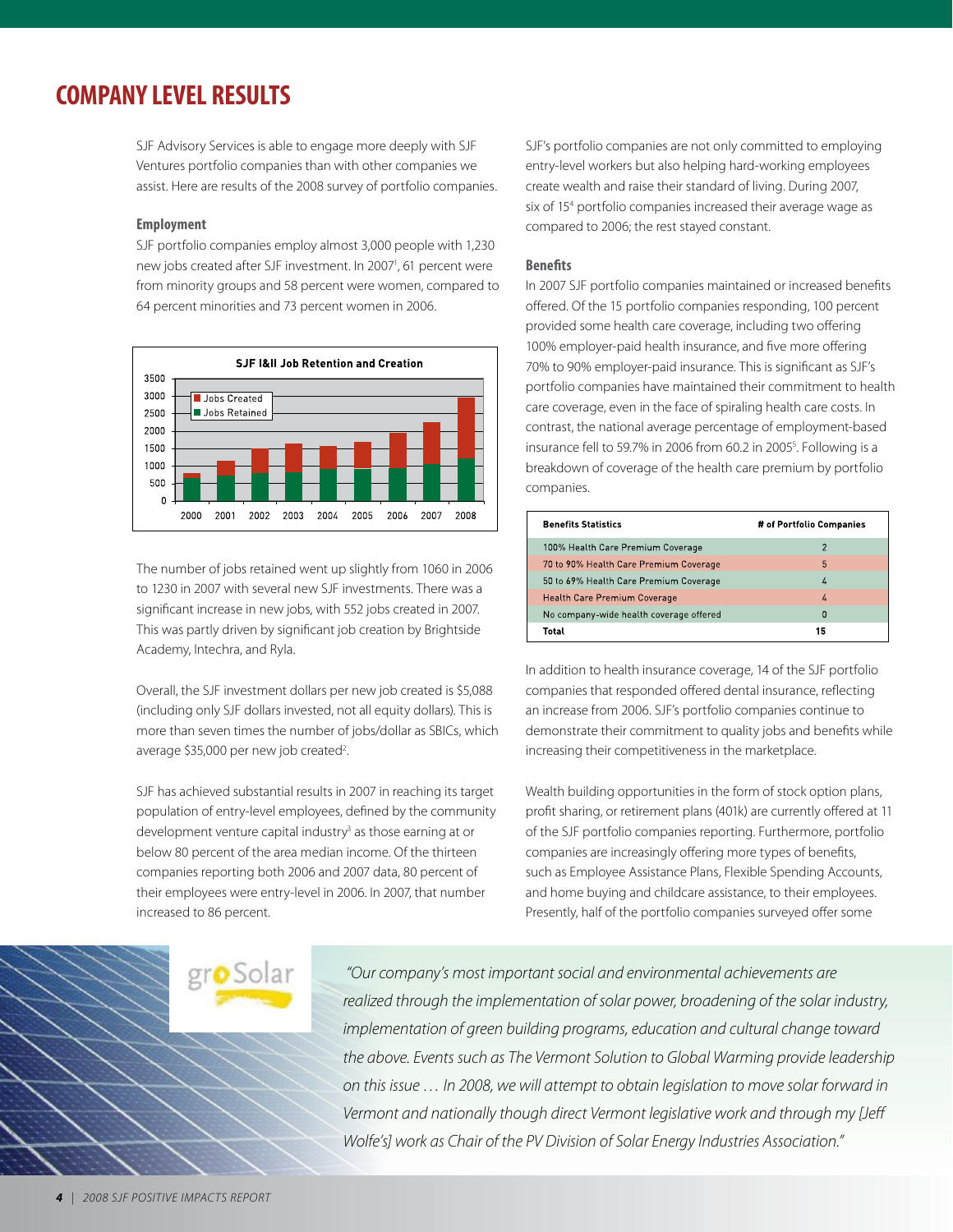kind of assistance and some companies are beginning to offer new programs such as health club memberships.

These outstanding assistance programs and wealth building opportunities illustrate the kind of jobs SJF aims to help create in its portfolio companies. A specific example of wealth building occurred at Ryla Teleservices in 2007. SJF Advisory Services helped to put in place a broad-based stock option plan at Ryla in 2004. SJF Ventures' partial exit from Ryla in June 2007 via investment by a larger private equity firm resulted in a gain in option value and also gave six employees the chance to cash out some options, receiving between \$700 and \$5,500, in some cases enough to potentially put a down payment on a home. SJF is also working to link the company with a local nonprofit providing individual development accounts (IDAs).

In 2007, almost all of the reporting SJF portfolio companies (15 of 16) offered some form of training to their employees. The training ranges from computer skills training offered at nearby colleges to more informal soft skills. The most frequent forms of training offered were computer, customer service and technical skills. Some companies offered in-house training only; of those spending money on training, \$23,127 was the average amount spent in 2007. There was also a positive correlation between companies who spend more on training and the number of entry-level employees in their workforce.



- <sup>1</sup> Data are for the ten SJF I and SJF II companies reporting both 2006 and 2007 figures. Does not include Container Technologies, MedPage, Rustic Crust, and Telkore.
- <sup>2</sup> Rubin, Julia Sass. "Community Development Venture Capital: A Double-Bottom Line Approach to Poverty Alleviation," US Federal Reserve. Washington DC: May 27, 2001. (http://www.community-wealth.org/\_pdfs/articles-publications/cdfis/paper-rubin.pdf)
- <sup>3</sup> The Community Development Venture Capital Alliance convened the Return on Investment project in 2004 to develop a standardized set of metrics for measuring social and environmental impacts and the result was the Measuring Impacts Toolkit; SJF was a participant in the project.
- <sup>4</sup> Numbers are for the 15 portfolio companies that responded. Does not include Container Technologies and SelecTech.
- <sup>5</sup> DeNavas-Walt, Carmen, Bernadette D. Proctor, and Jessica Smith, U.S. Census Bureau, Current Population Reports, P60-233, Income, Poverty, and Health Insurance Coverage in the United States: 2006, U.S. Government Printing Office, Washington, DC, 2007. (http://www.census.gov/prod/2007pubs/p60-233.pdf)

## **Cleantech Innovation**

SJF is committed to financing, assisting, and showcasing innovative clean technology and environmental companies that are changing the way business is done in their sectors. In 2007, SJF portfolio companies recycled more than 12,675 tons of materials. Environmental impacts of portfolio companies in 2007 include:

- **• Salvage Direct** recovered more than 37,644 cars, boats, RVs, and other damaged vehicles.
- **• RealWinWin** provided energy efficient consulting for more than 20 million square feet of commercial real estate.
- **• SelecTech** recycled more than 175 tons of waste plastic in the manufacturing of their products.
- **• Sun and Earth**'s business is the manufacture of nontoxic and environmentally friendly cleaning products. In addition, the company recycles 95 percent of its boxes, paper and bottles.
- **• Foxfire** emphasizes waste reduction and reduced energy loss through programmable thermostats.
- **groSolar** has a photovoltaic system installed on the roofs of their buildings, which also feature reduced energy lighting design. Additionally, groSolar provides employee discounts for photovoltaic systems and solar water heaters. The company distributed and installed 5.4 megawatts of solar electric and solar thermal systems in 2007.
- **• Intechra** recycled 25 million pounds of electronic assets and a further 630,000 units were refurbished and resold.
- **• Ryla** has instituted a new company-wide environmental strategy which includes working with InterfaceFLOR® to recycle its old carpet and install a new, high recycledcontent tile carpet system. The company is also instituting an Earth Day employee education program, a Green Vendor Initiative, and assistance with carpooling, among other initiatives.

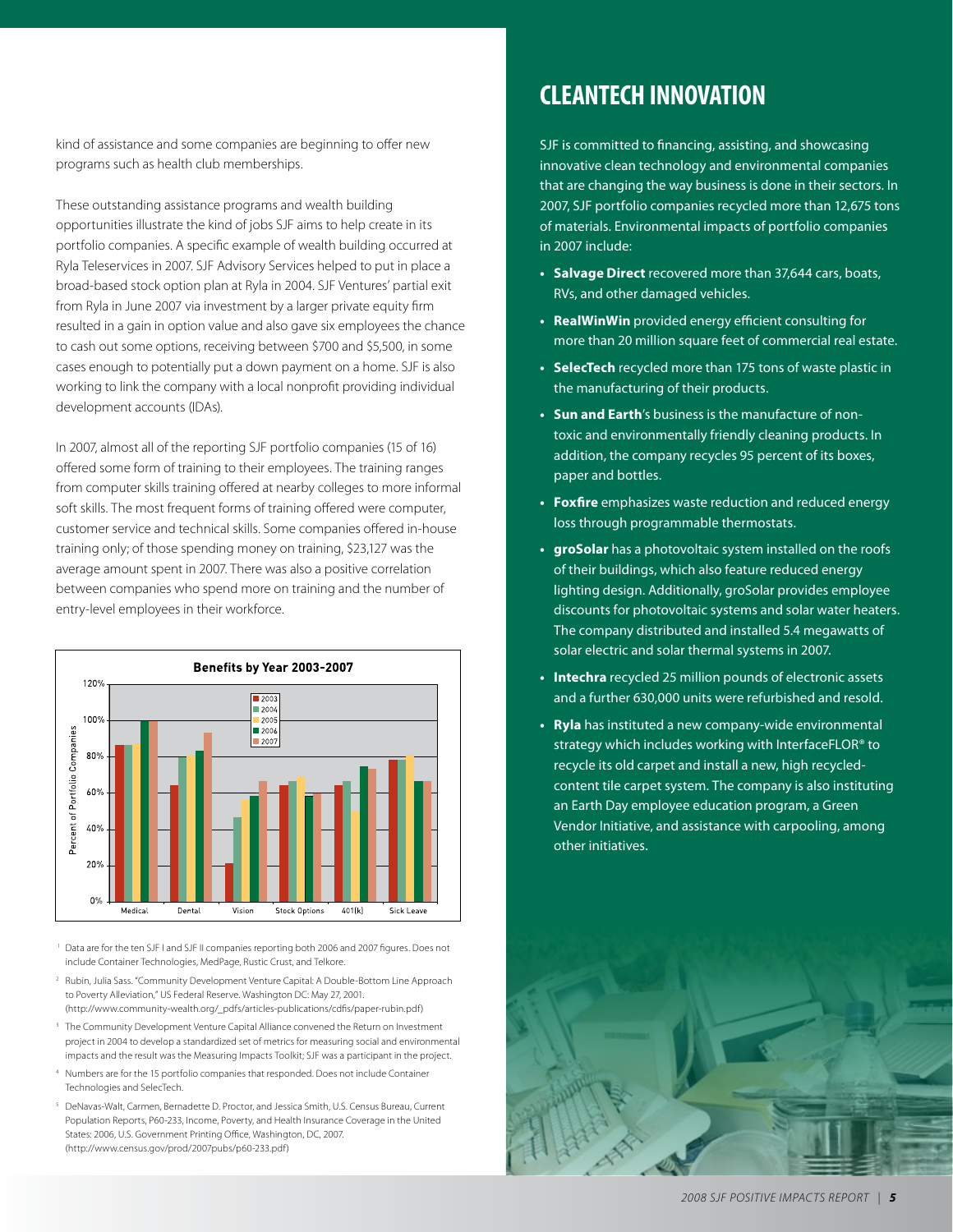## **Industry Building Efforts**

#### **Getting Ready for Equity™ Workshops**

In 2007, SJF Advisory Services conducted a Getting Ready for Equity™ workshop in advance of the Inner City Capital Connections event held in Chicago in November. The training educated the companies about the process of raising capital and prepared them for their presentations to investors at the

> ICCC event itself. In addition to the SJF team, the training session involved a number of other presenters and coaches (other investors, business assistance professionals, entrepreneurs, Bank of America, and ICIC personnel). The ICCC, a joint Bank of America/Institute



*From left, Manjari Raman, David Latimore, and Juan Garcia*

for a Competitive Inner City effort, seeks to connect inner city companies with expansion stage investors (e.g., SJF Ventures) and later stage private equity and buyout funds with a particular interest in diverse industries and minority owned companies. SJF conducted Getting Ready For Equity™ workshops in New York and Miami in 2006 and has several planned for 2008.



*From left, Bonny Moellenbrock and Lucy Holifield*

#### From Participants:

"I now know what to do in building relationships, interest, and managing the process."

"Wonderful, eye-opening and thoughtprovoking."

#### **Cleantech CEO Panels**

SJF Ventures held its third annual Cleantech Companies in Mainstream Markets: CEO Panels on Innovative Strategies on



*Nicholas Parker*

Chairman of the Cleantech Group, provided an excellent keynote presentation which effectively set the stage for the CEO panelists. The event drew 200 people, including investors

and other financiers, business executives and entrepreneurs, and economic developers. The event was well received and SJF held a fourth Cleantech CEO Panel on June 11, 2008.



June 13, 2007, at Deutsche Bank in New York. The event featured nine CEOs from rapidly growing clean technology companies who demonstrated how companies with innovative green strategies can scale rapidly, reduce costs and deliver unique new services to customers while transforming mainstream markets. Nicholas Parker,

#### **2007 Presenting Companies:**

*From left, Mark Leininger, David Kirkpatrick, and Thomas Blum*

Helios Coatings Inc., NuRide, SPUD, Native Energy, ConsumerPowerline, MIOX, groSolar, Intechra, and BioDiesel Solutions.

#### From participants:

"Great mix of companies. Very well done." "Great event. I'm definitely going to attend future events." "Great keynote. Sang my song."

### **SJF Ventures II**

SJF completed the capitalization of SJF Ventures II at the end of the first quarter of 2007 at \$28 MM and has invested in seven companies to date. SJF Ventures II is a venture capital fund that focuses on the cleantech, technology-enhanced services, and premium consumer products sectors. SJF looks for experienced management teams that are driving exceptional growth and positively impacting the world. The fund provides equity financing from \$1 million to \$5 million, solo or in syndicates, to companies that are seeking expansion capital. Representative investment areas include renewable energy and efficiency, organic and healthy consumer products, digital media and marketing services, electronics recycling, agriculture and sustainable food processing, and outsourced business services.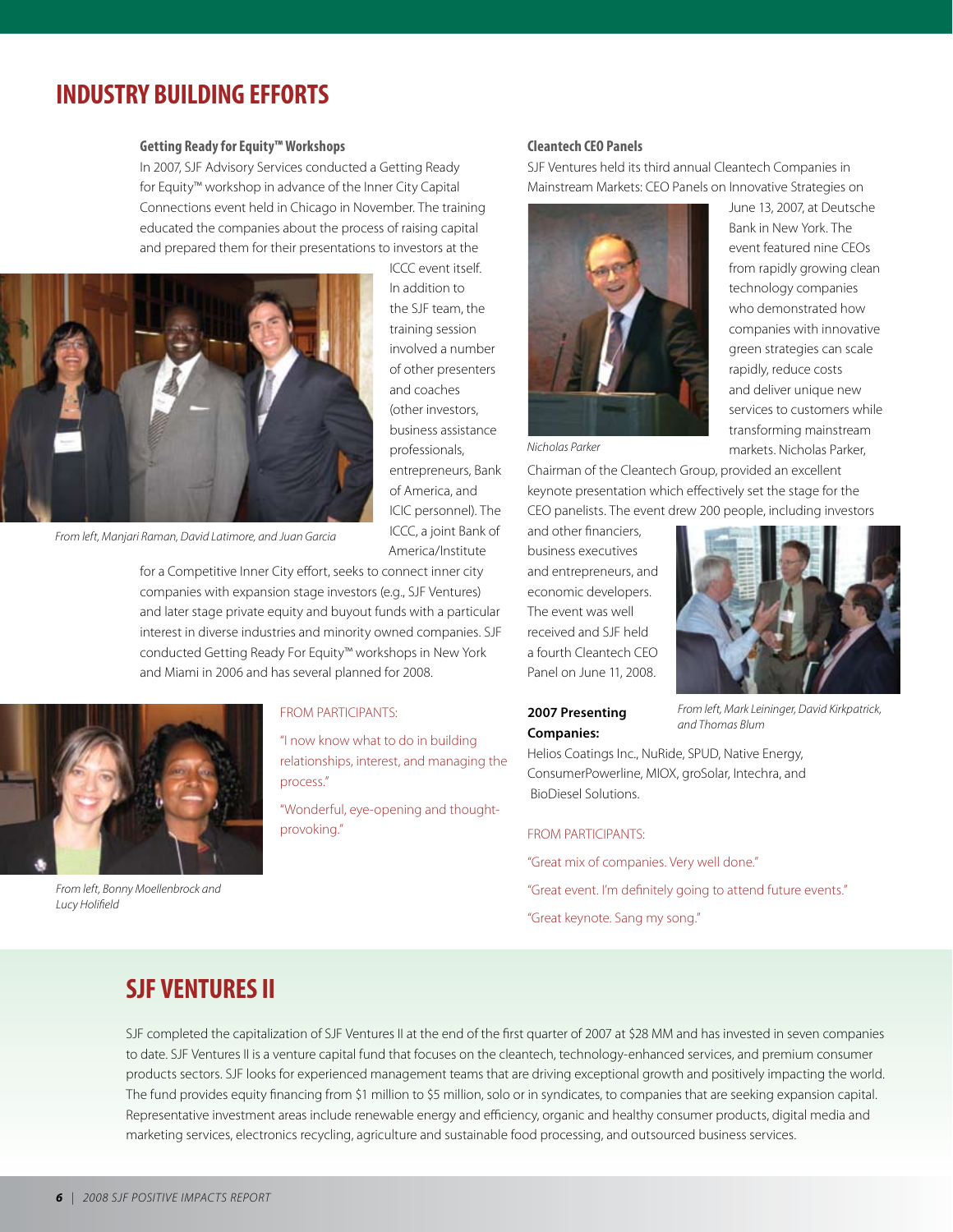#### **Winning Workforces CEO Panel**

On April 27, 2007 in Atlanta SJF held an event in conjunction with Chicago-based Winning Workplaces titled Winning Workforces: A CEO Panel on Engaging all Employees to Achieve Success. The event highlighted six companies that tie their success to practices such as open book management, broad-based employee ownership, and employee involvement and advancement mechanisms. Presenting companies included SJF portfolio companies Ryla Teleservices and Telkore, along with Dancing Deer Baking Co., St. Louis Staffing, C.D. Moody Construction, and Pinnacle Services.

#### From participants:

#### "Inspiring, practical – just terrific."

"Great job. These are wonderful stories of doing well by doing good. Far better than similar meetings I've been to because the speakers were so specific about their practices."

*Regarding the networking lunch:* "Got some real good thought info from David Kirkpatrick on ways to leverage growth through possible joint ventures with companies that have the same customer base as mine."



*Employees at Dancing Deer Baking Co.*



*Top photo: Mark Leininger Bottom photo: Jay Leno's Corvette with Helios wheels*

#### **Entrepreneurial Assistance Example**

## **Helios Coatings**



Helios Coatings Inc., located in Canton, OH, provides an environmentally friendly metalized coating system primarily for coating automotive wheels and trim. The Helios technology was developed to be a durable replacement to the toxic hexavalent chrome plating process, which has been significantly regulated or eliminated from use by the European Union and United States EPA. Currently Chrysler, Ford and General Motors have either eliminated or stated it as their goal to eliminate hexavalent chromed parts from their products. The Helios coating system does not release toxins in the atmosphere nor endanger those who process the wheels, while meeting or exceeding the durability standards of the major automobile manufacturers. The company's operations are located in a formerly abandoned publishing plant and have added jobs to the ailing Northeast Ohio economy. The company currently employs 50 people. SJF Ventures Managing Director David Griest and Helios Coatings CEO Mark Leininger first met in 2005. Since then, they stayed in contact including David twice visiting the Helios facility and discussing financing plans. In 2007 Helios Coatings accepted an invitation to present at SJF's Cleantech CEO Panel in New York, where Mark met investors that ended up investing more than \$1MM in the company.

"Since presenting at last year's CEO Panel, SJF Ventures has been a valuable resource for Helios Coatings as we looked to raise additional capital to ensure growth for our company," said Mark Leininger, CEO, Helios Coatings Inc., Canton, OH. "The connections we made at this and other events organized by SJF led directly to our completing a capital raise of over \$4.2 million, at a time when raising capital in the cleantech sector has become increasingly more competitive."

**www.helioscoatingsinc.com**